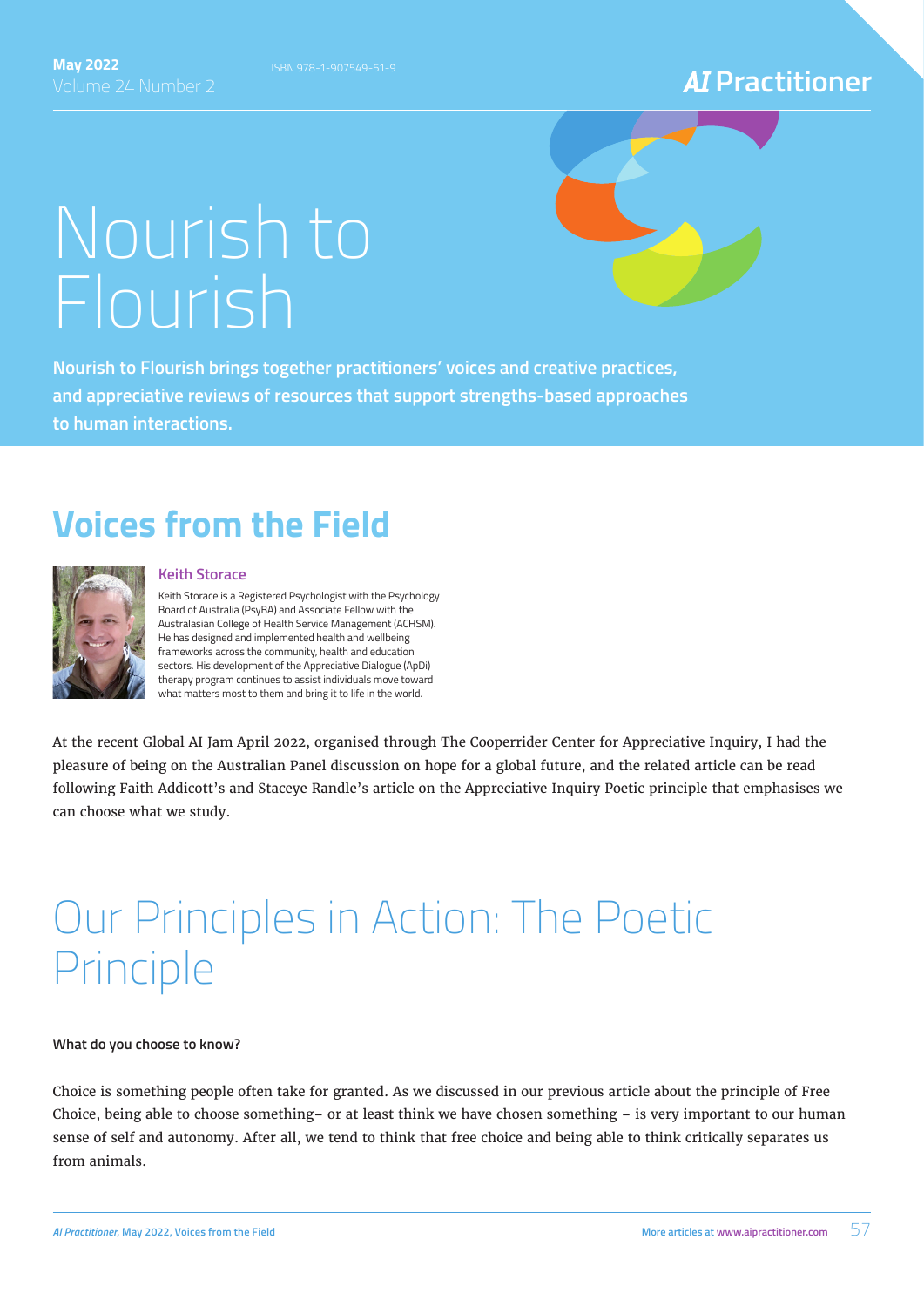#### **Faith Addicott | USA**



Faith Addicott, MPA, MPOD is working to improve the intersection of work and life through innovative and humancentered process design. Her consulting work has centered on nonprofits and local government using Appreciative Inquiry and other strengths-based processes. She is a champion for inclusive workplace design.

#### **Staceye Randle | USA**



Staceye Randle, MPOD is a human resources professional passionate about creating workplaces focused on helping people grow and learn. She is also an advocate for ensuring equity and justice in every aspect of her private and professional life.

*What we choose to study makes a world of difference when navigating the changes required to move towards real racial justice.* 

Much of the conversation today around critical race theory (CRT) revolves around parents or politicians being able to choose what their children learn in school. So why would people choose for their children to be ignorant of history, even if it is painful? Perhaps on some level these folks know what we know – if we choose to study something, we shine a light on it: the light of our intellect and intention, of our acknowledgement of the basic reality of that which we study. While CRT is taught in graduate level courses and at law schools, even there the truth sometimes gets in the way of what folks want to politically acknowledge. And by then it's often too late for the choice of study to truly move the world – academia is already rarified, not universal.

At this moment in history we are seeing, in America particularly, the reality of the Poetic principle. The move to block the teaching of Black history, to ban books whose stories conflict with a desired narrative, to ban language itself in some states … these are not just existential threats. They are, at the heart of a battle over what is REAL. By choosing to continue the vital study of race in America, the history,the victories and the losses, the people and movements which have led to this moment we validate our shared humanity across color and creed. We open the door to new possibilities.

To choose to study the history of Black and indigenous peoples, to study the homesteading of Chinese and other Asian–American groups, to learn about what folks have endured and conquered, the whole amazing resilience of people who are not white, is to validate the reality of this lived experience. And when we do that, we create a different, more universal, platform for defining who "we" are. We open to a shared reality instead of a colonizing mindset which only knows the story of one kind of people.

One thing is for sure, what we choose to study makes a world of difference when navigating the changes required to move towards real racial justice. In fact, what we choose to study just plain makes a world. Our world.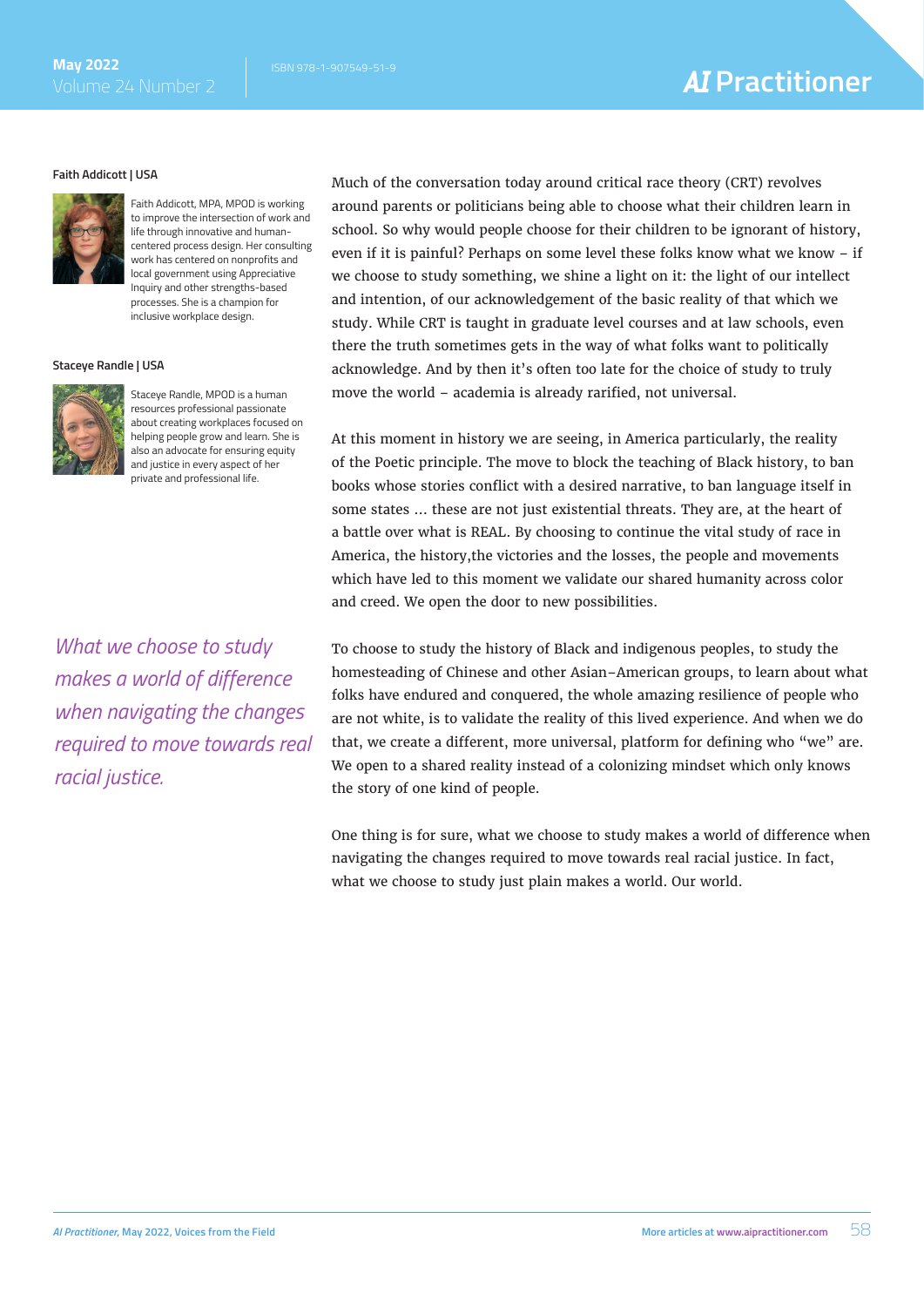#### **Sue James**



**Facilitator & Consultant | BJ Seminars International** [https://www.linkedin.com/in/suejames/](https://www.linkedin.com/in/suejames/ ) 

#### **David Lees**



**Co-Director | Unique Outcomes** [https://www.linkedin.com/in/](https://www.linkedin.com/in/david-lees-a71b5117/) [david-lees-a71b5117/](https://www.linkedin.com/in/david-lees-a71b5117/)

#### **Repa Patel**



**Director | Leading Mindfully** [https://www.linkedin.com/in/repapatel/](https://www.linkedin.com/in/repapatel/ ) 

#### **Kate Heron**



**Senior Landscape Arechitect | Urban Initiatives [https://www.linkedin.com/in/](https://www.linkedin.com/in/kate-heron-599b2882/ ) [kate-heron-599b2882/](https://www.linkedin.com/in/kate-heron-599b2882/ )**

#### **Keith Storace**



**Psychologist | Kiku Imagination** [https://www.linkedin.com/in/](https://www.linkedin.com/in/keith-storace-afchsm-29899518/) [keith-storace-afchsm-29899518/](https://www.linkedin.com/in/keith-storace-afchsm-29899518/)

#### **Libby Mears**



**Chief Executive Office | Leisure Networks [https://www.linkedin.com/in/](https://www.linkedin.com/in/libby-mears-9731b037//) [libby-mears-9731b037/](https://www.linkedin.com/in/libby-mears-9731b037//)**/

## Appreciative Inquiry: Hope for a Global Future – An Australian Perspective

**AI** Practitioner

Appreciative Inquiry (AI) is a promise, a process and a way of life that continues to foster good change for individuals and communities. It encourages each of us to move along the good side of human history as it embraces, ponders and elevates us to the reality that we are connected -–we are each other – and together we have what it takes to co-create a future that is best for all life on this planet. This became all the clearer to me during the Australian panel discussion at the 2022 Global AI Jam.

Facilitated by Sue James and Libby Mears, the focus for the panel was on what it takes to foster and sustain hope for a global future. Panel members included Kate Heron, Repa Patel, David Lees, and me, Keith Storace. With an emphasis on AI and each individual panel member's experience of what it offers, four themes emerged: the AI journey; bringing AI to life; strengthening the common voice; and from little things big things grow.

#### **The Appreciative Inquiry journey**

*Appreciative Inquiry is a good example of the value of connecting with people.* Kate Heron

Having immersed myself in the world of AI for several years, it came as no surprise hearing each panellist reveal a common thread; an inextricable link between their values and Appreciative Inquiry.

Throughout the panel discussion, there was a strong sense of trust in AI, with a clear understanding that good possibilities emerge when we engage in the AI process.

Kate shared that AI has been a life-changing experience where the value of connecting with people is a strong draw for her: "…coming to a conversation with an open heart has been transformative … AI has been a professional extension to my natural personality."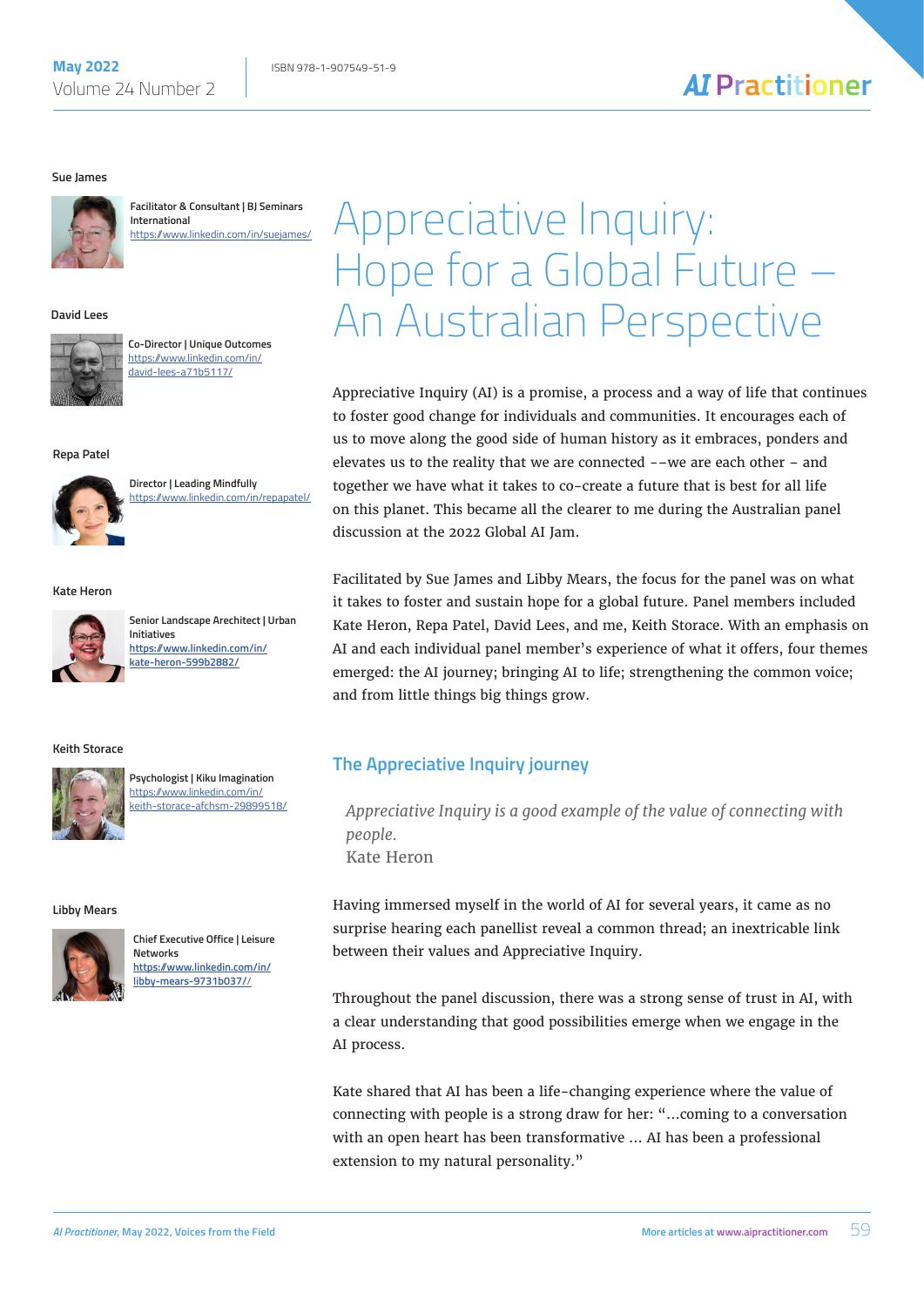Similarly, Repa shared: "…there was a lot of alignment with my belief system and AI", adding what had emerged for her was that AI was not just a feel-good temporary experience but one that "…connects heads and hearts". It's the approach she employs when working with leaders , and it produces concrete results.

David said he became immersed in strengths-based practice, as it was called in Australia, and "…began to appreciate there were a whole lot of different conversations around the world about the transition from a deficit-/problembased approach to a strengths-based approach". He added that exploring AI at a deeper level revealed a clear link between his values and a strengths-based approach with the AI principals, values and assumptions.

I related my own experience of engaging in AI as a re-connection to what I call "appreciative beginnings", meaningful moments across a lifetime that seamlessly connect with what AI offers as a process and a way of life.

#### **Bringing AI to life**

*Appreciative Inquiry is the bridge between what matters most and bringing it to life in the world.* Keith Storace

It is fair and logical to say, for the most part, that our goals are only as achievable as the actions we take toward them. This is where AI creates the conditions that enable movement in the direction of our goals. One of its key tenets is: "What we focus on becomes our reality" and I see this working as a psychologist, leadership consultant, and especially in developing and implementing AI centric programs. This tenet is also reflected many times over through the countless stories shared across the world by AI practitioners. Some of these experiences have been published in books, articles, and especially in the *AI Practitioner*. When we talk about AI being hope for a global future, we're talking about hope-in-action that is encouraged and supported by the AI framework of Define, Discover, Dream, Design, Deliver. A point I often make is that AI enables us to think differently, and sometimes we need to think differently to live fully; to fully appreciate what can be. This can have a ripple effect at a micro and macro level.

Having embraced AI because it aligns with his beliefs, ethical considerations and strong sense of social justice, along with his desire to bring AI to life, David emphasised the importance of working from a sense of deep respect, where

*Our goals are only as achievable as the actions we take toward them.*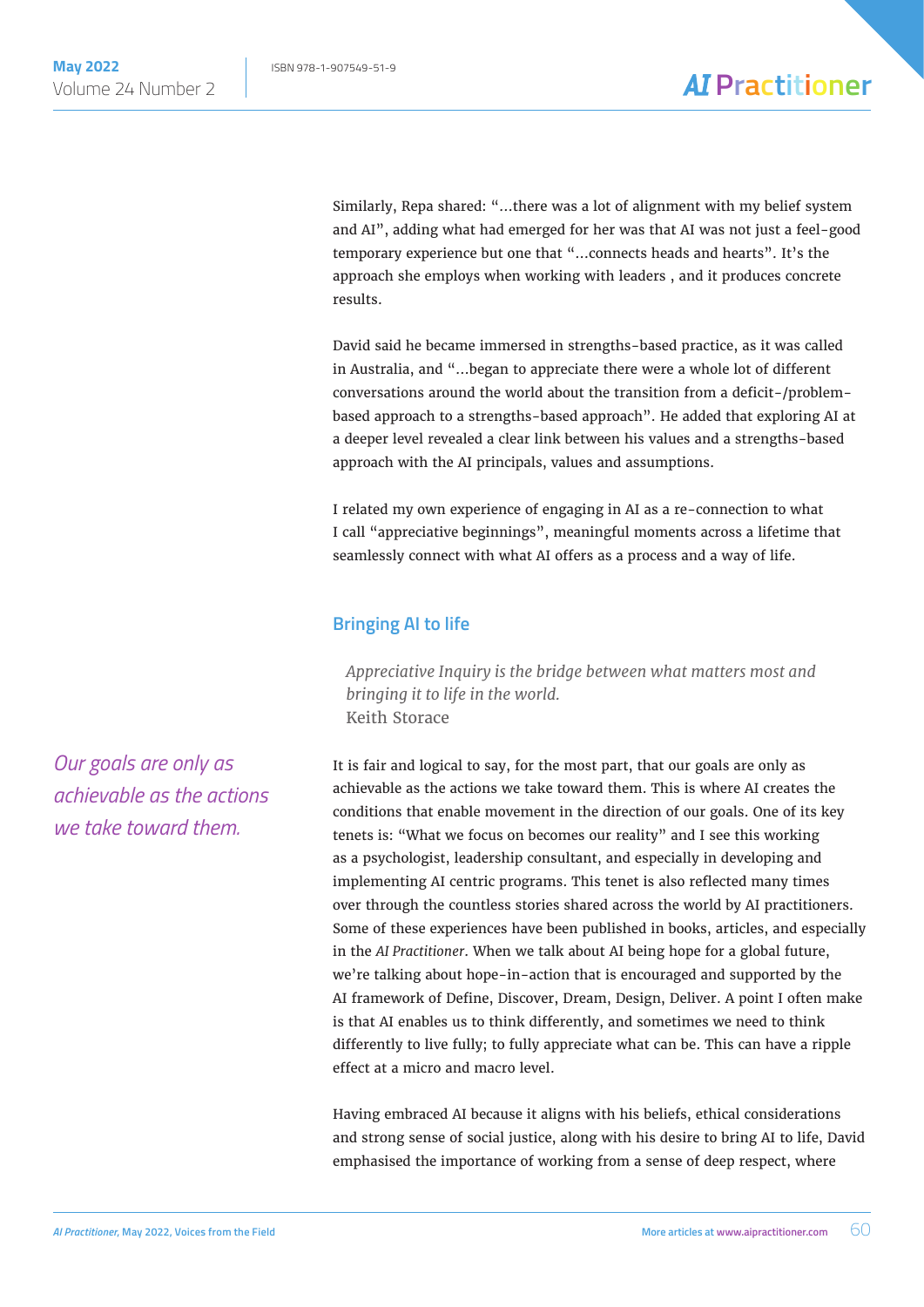*David emphasised the importance of working from a sense of deep respect.*

difference is embraced through the kind of curiosity that appreciates and builds on what everyone has to offer: "I see myself not as an expert but as someone who adopts a decent position in my work so that I draw on the expertise of the people in the room".

Like David, Repa agreed with the importance of harnessing each person's expertise and stated that she walks alongside everyone else, noting that her purpose in life is to elevate consciousness: "Appreciative Inquiry permeates my life, not just my business as a structural tool; it's the way I interact with my team and my friends. I've had colleagues say what I do and how I do it fascinates them, and they walk away thinking and feeling differently."

With a focus on moving forward and contributing to a good future for all, Kate emphasised the importance of ensuring that the smallest voices are also heard, especially when it comes to protecting the environment. She also added that one of the core values identified by her organisation focuses on being ethical: "What we're trying to do is advocate, not just for ourselves but for the communities we're designing for, believing that design is a powerful opportunity for change." She elaborated, saying that such a strong core value sits at the heart of bringing people back to nature and protecting the environment: "We're advocating for the environment as much as we're advocating for people."

#### **Strengthening the common voice**

*Appreciative Inquiry is a form of activism.* David Lees

Appreciative Inquiry has all the attributes of what the world needs when it comes to supporting the common voice and moving toward the kind of social change necessary to ensure a good future for all. This is especially evident in the principles of AI, especially the principle of Free Choice that posits people are more committed and perform better when they have the freedom to choose how and what they contribute.

When it comes to social change, David talked about how it seems to happen slowly over time. He highlighted the importance of being present and paying attention to the changes that are occurring, as subtle and as slowly as they may be: "The more we notice change, the more potential there is for that change to grow, to appreciate, and so I've been occupying myself with that question about how can we better notice and measure progress?"

*'The more we notice change, the more potential there is for that change to grow.'* David Lees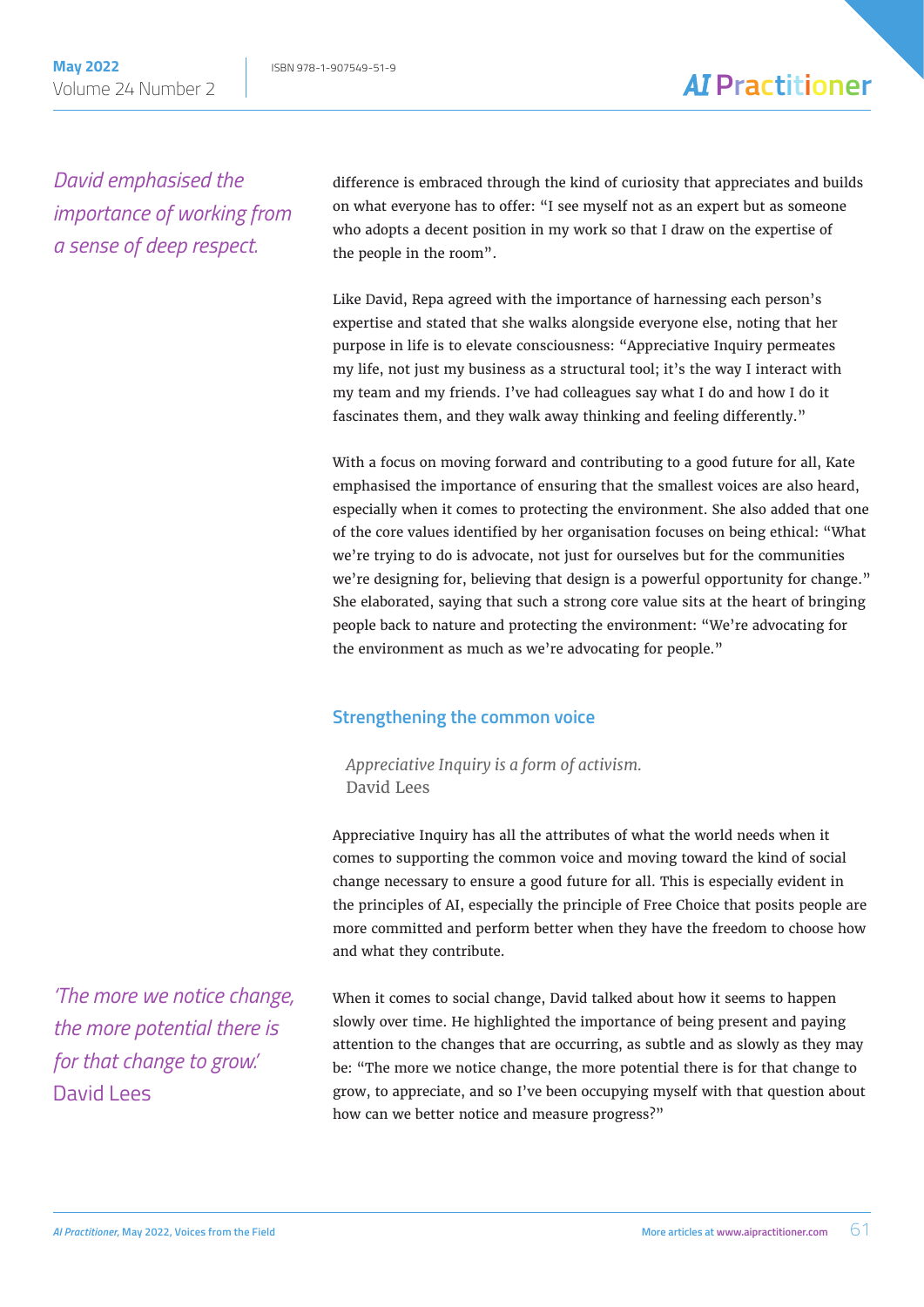[Listen to a YouTube short history of](https://www.youtube.com/watch?v=vut1ntcRMdQ&ab_channel=ReconciliationAus) 

[the story and the song.](https://www.youtube.com/watch?v=vut1ntcRMdQ&ab_channel=ReconciliationAus)

### **AI** Practitioner

Kate suggested that that being aware of our own natural defenses that may emerge when it comes to difficult situations is helpful: "…letting down some of those barriers and being open to change and doing that from a place of humility I think, for me, that's the most important thing".

Repa reiterated the importance of conversation and how this facilitates change at an individual and collective level. This resonated with me, knowing that conversations can have a life of their own, a transformative effect on the other person that we may not be aware of, as Repa identified: "I come back to the fact that I never know what the impact is of anything that I say or do, but I have to do it with the belief that if I do something in the right way with the right intention, I don't control what happens afterwards."

#### **From little things big things grow**

*The premise of Appreciative Inquiry is that everything we do is going to have an impact on each other.* Repa Patel

The song "From Little Things Big Things Grow", co-written by Australians Paul Kelly and Kev Carmody, was resounding in my head following the panel discussion. It was written as a protest song supporting indigenous people's land rights and reconciliation. It is a reminder that, even against all odds where political agendas seem insurmountable, small steps where subtle action fosters and illuminates the right way forward can create good change.

One of the strengths of the AI process is that it can be subtle and powerful at the same time without compromising the necessary awareness needed to move in the direction of our goals. This rang true for me when Repa talked about the possibility of change through AI on a global scale. She explained that if we start from a point of compassion, where we recognise and embrace our differences in opinions and viewpoints or beliefs, which is where AI becomes pivotal, then good change is possible: "Appreciative Inquiry has a lot to add if we can just embrace it to help us with some of the thornier issues and the more difficult issues that we're dealing with … the whole concept that we can, as a global community, operate as one community rather than different nations and different political persuasions within those nations is where Appreciative Inquiry can really help at a macro level."

Kate added when we come from a place of love and connection, as Michele Hunt talked about in her presentation, what may seem as an unrealistic dream can be possible as a result of the connections we develop and nourish through AI: "Why

*'Why we're all in Appreciative Inquiry is because we are stimulated by the thought that actually our connections really do matter.'* Kate Hunt